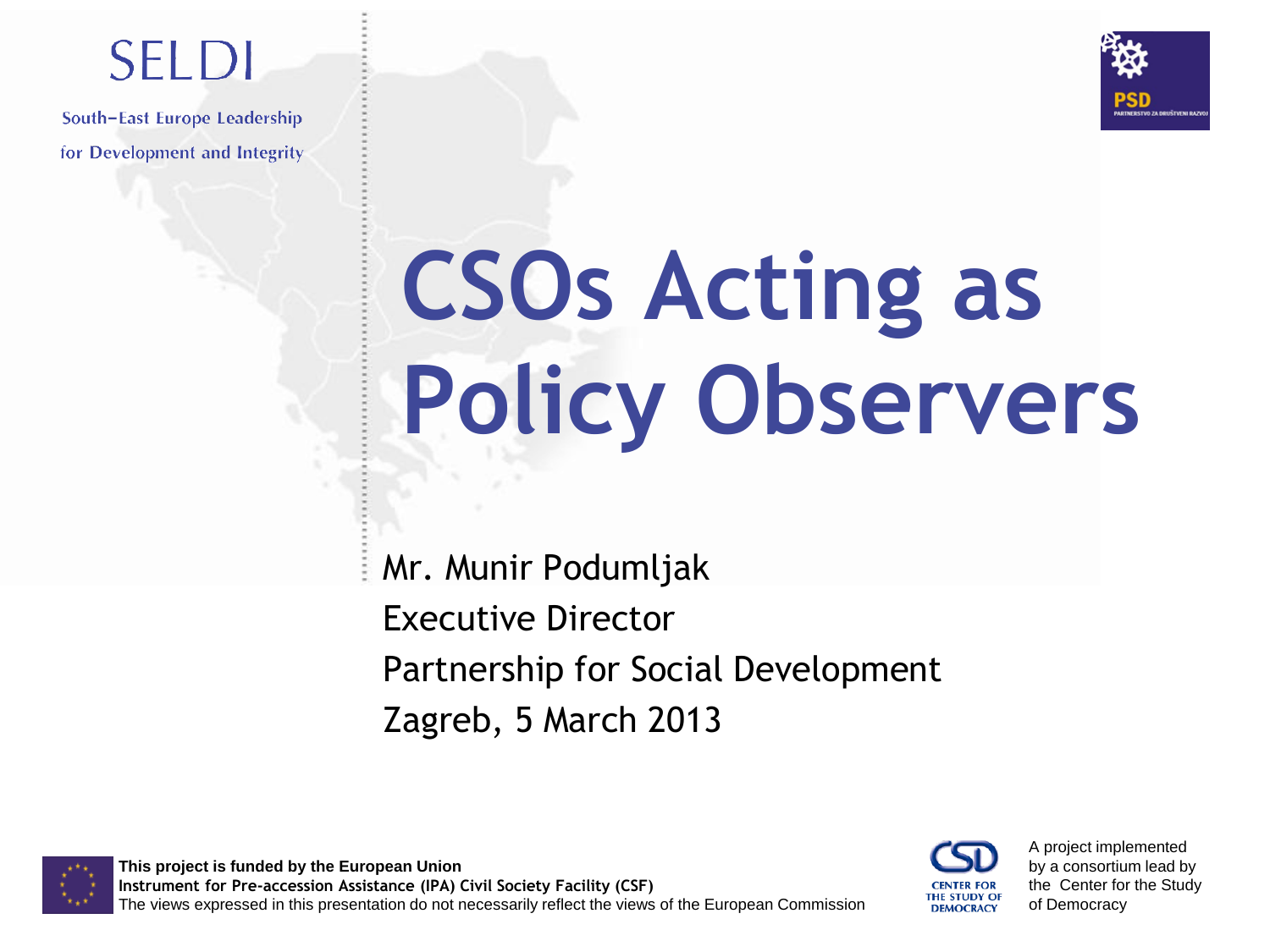**The mainstream approach in fight against corruption is that it is a security problem and therefore shall be tackled by the Governments, however:**

• ''Lack of political will to pursue an Anti-Corruption agenda is a rational choice since existing system (political powers) is dependent on the continued reproduction of corruption''

• NORAD, Anti-Corruption Approaches Literature review, Study 2/2008





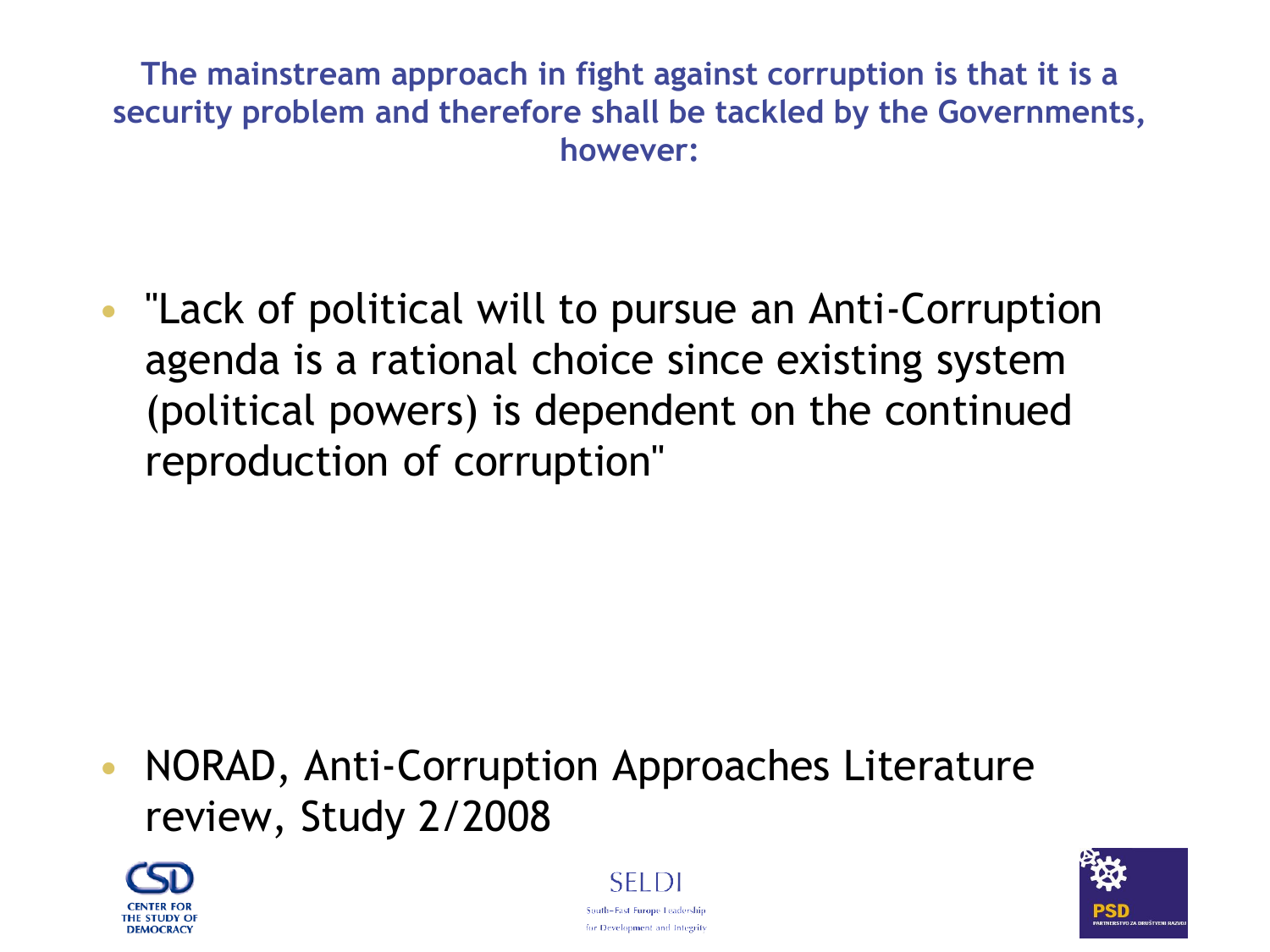#### **Role of the CSOs in the fight against corruption**

- CSOs due to their traditional engagements in variety of sectors, usually engage in:
- Public Awareness Raising
- Wacthdog Investigative actions
- Direct assistance
- Policy monitoring, research and assessment
- Advocacy actions





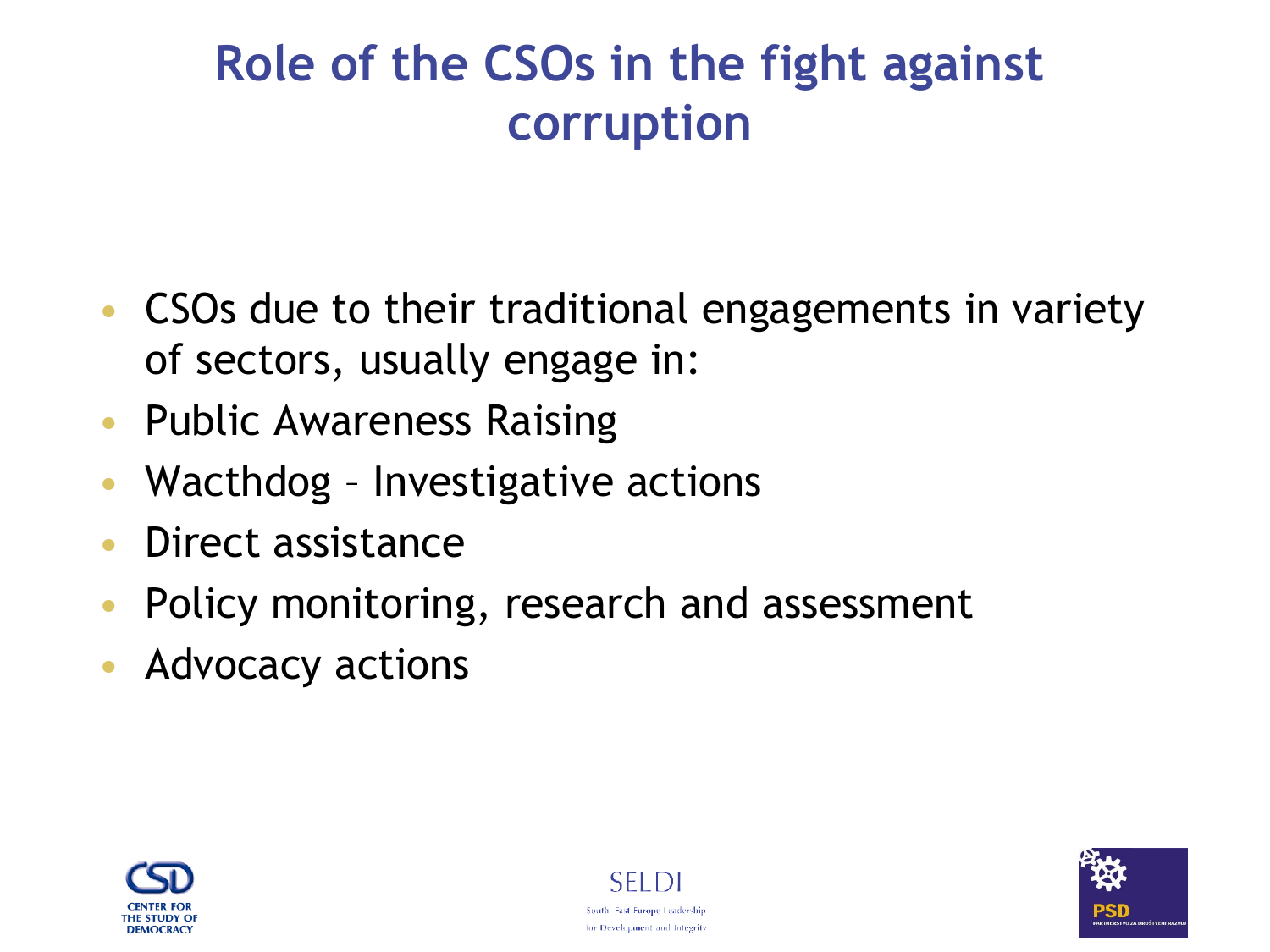#### **Key issue: Government – CSO relations**

- As the main interest of the politicians is to preserve the power, the CSOs, if acting "traditionally", are in a huge risk of becoming a tool for the implementation of hidden political agenda
- In such situations CSOs act simply as "badges" for the government PR with a purpose to "convince" the citizens that certain policy or Government action is OK and in best interest of the people





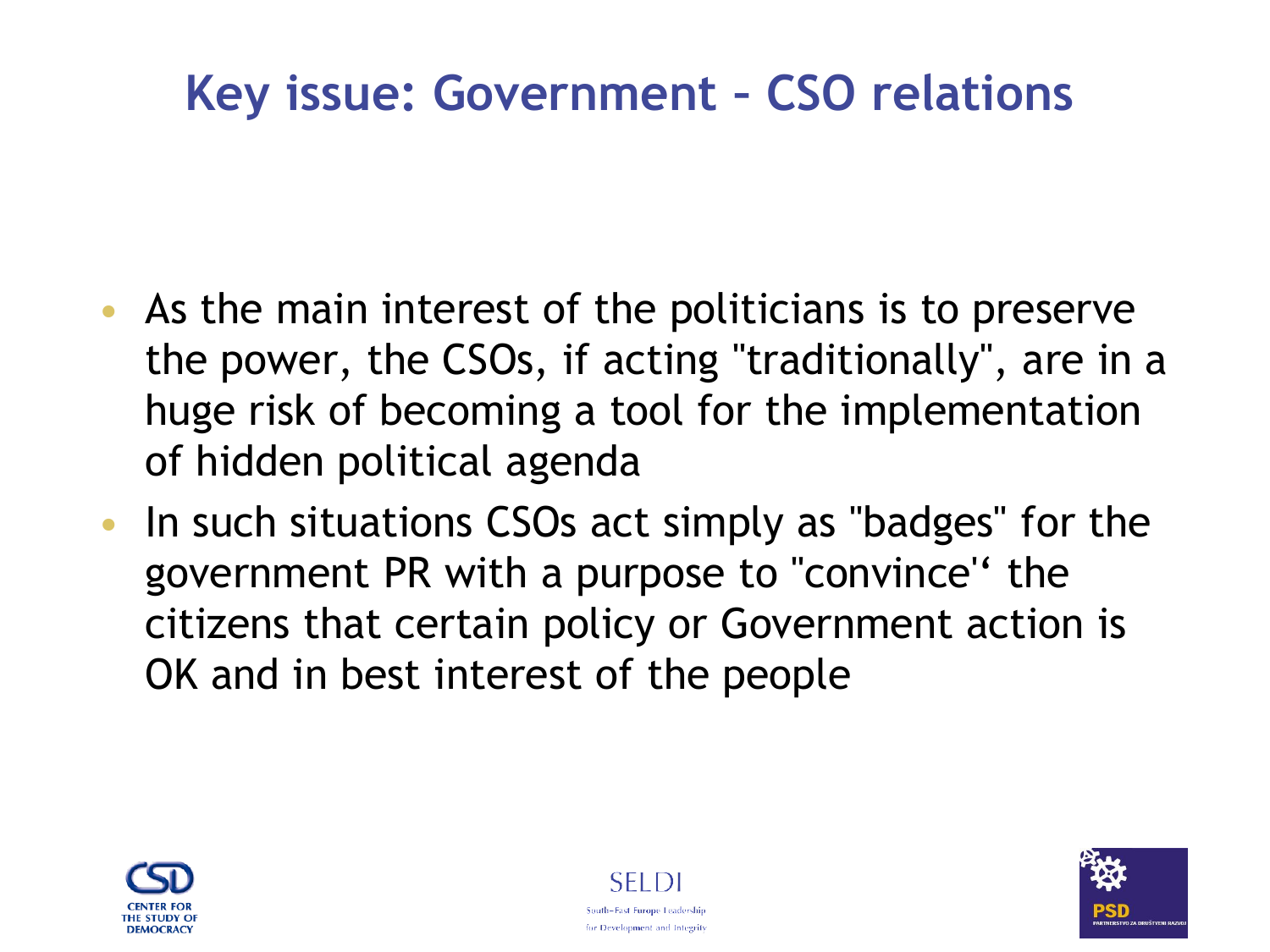#### **Risks for the CSOs in engaging with the government**

- Public awareness actions are based on explaining to wider public that there is a problem, even everyone is completely aware that there is a problem.
- Wacthdog activities target those who are "enemies of the hidden political agenda''
- Direct assistance is almost reserved for those that do not interfere with the Government's actions
- Policy monitoring, research and assessments emphasize the success stories of the Government criticizing the marginal issues
- Advocacy actions are done together with the strong support of the Government actors
- Funding allocations and access to the policy design is reserved exclusively for the "friends and family".





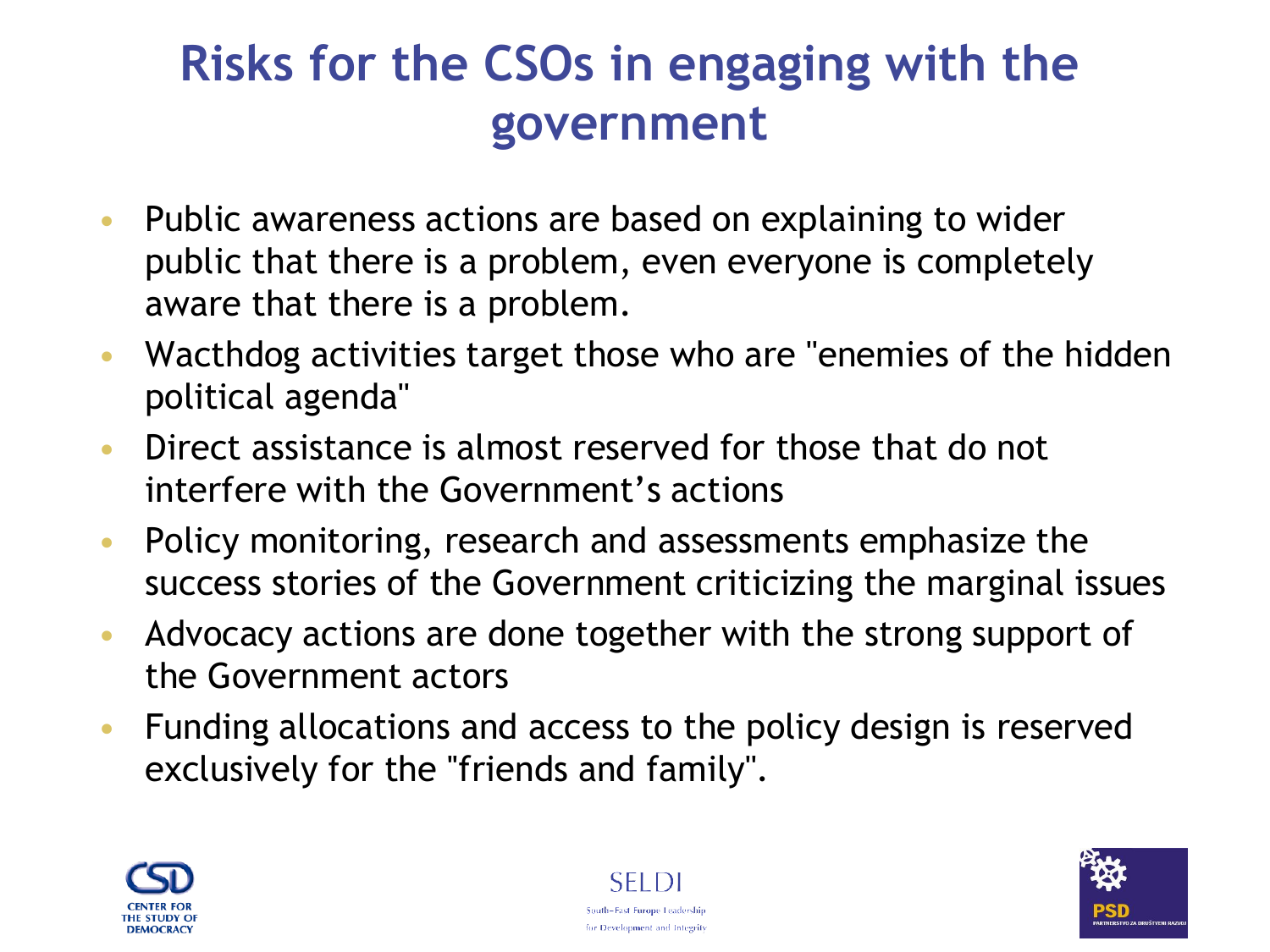#### **How to respond to such situations?**

- Integrity and Acconutability mechanisms for the CSOs shall be developed and enforced
- Funding, as well as policy consultations, shall be fully transparent and visible to public
- Consultations shall have the ''public debate components'' where all policy actors are included.
- Information from the debate shall be visible to majority of citizens





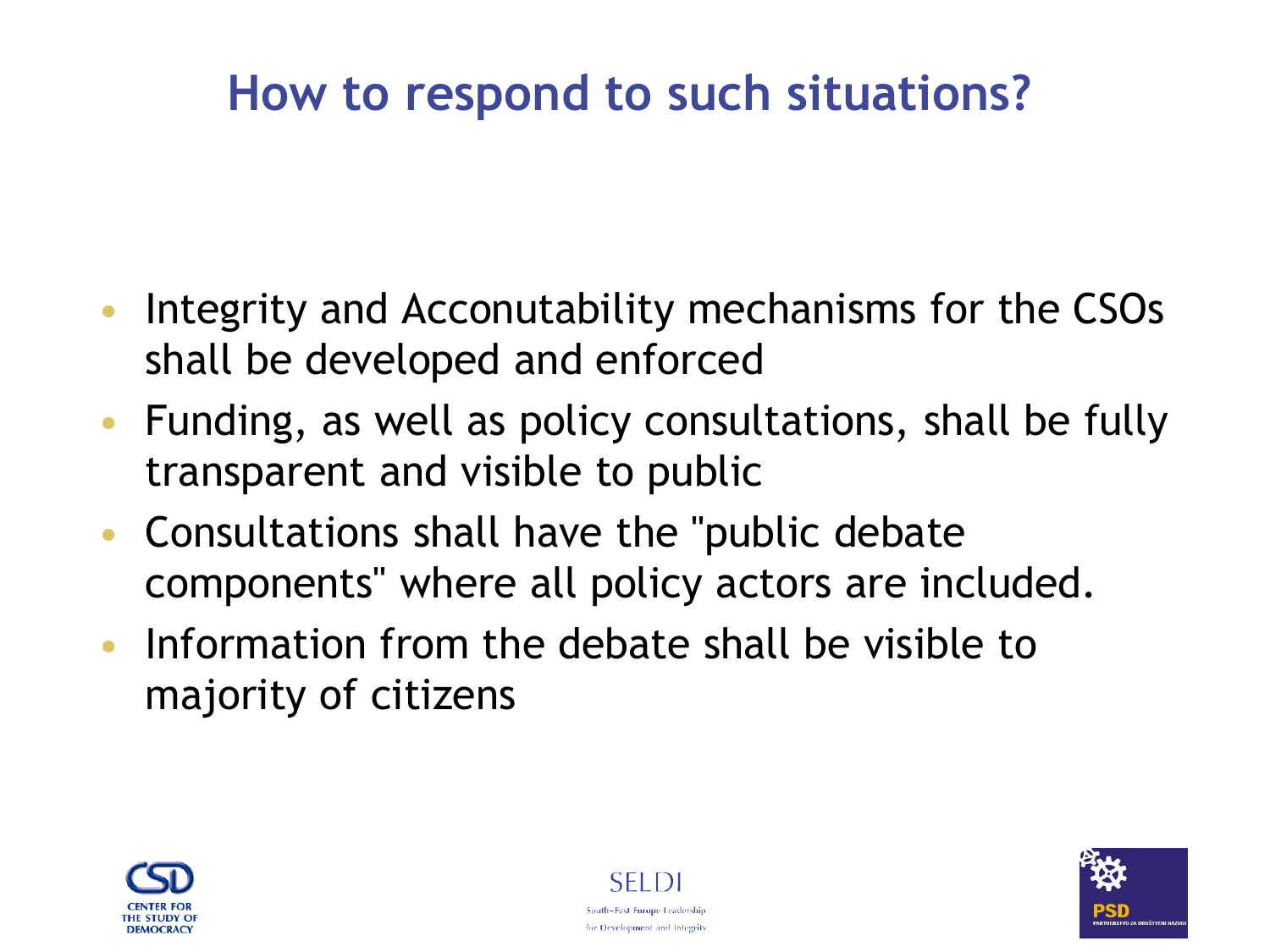#### **What about capacity of the CSOs?**

- Some of the problems occur from the weak and insufficient capacity of the CSOs to engage in such complex issue such as Corruption. This usually leads to:
- Copy paste of the actions across the borders even it is not proven that the same instrument will have any impact on the situation in different countries (local context in fight against corruption is crucial).
- Policy monitoring, research and analysis methodologies do not tackle country specific issues and therefore they lead to misconclusions in fferent societies SEL DI South-East Europe Leadership for Development and Integrity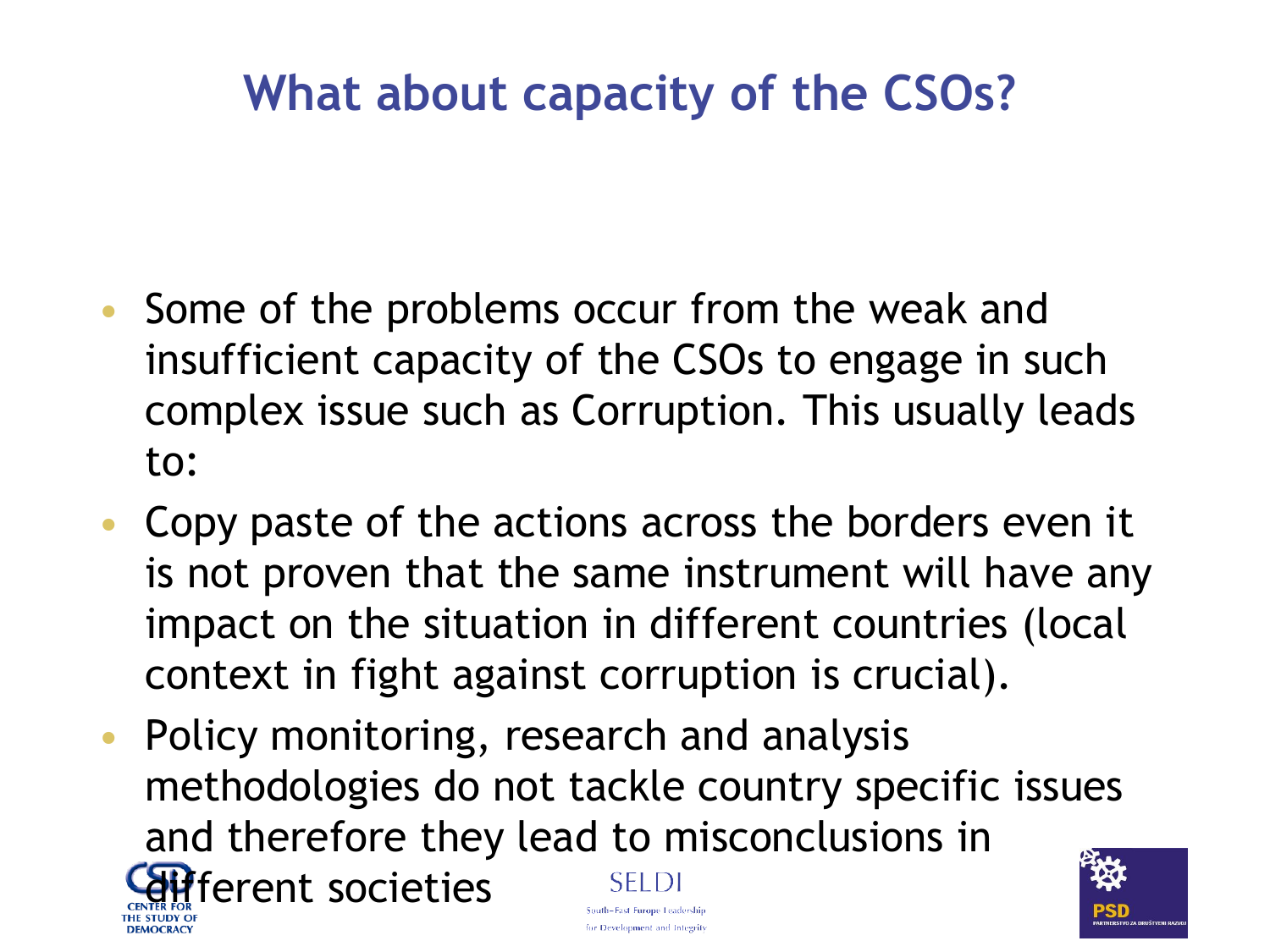#### Building our own capacities, together with the accountability and integrity mechanisms is crucial for the future of fight against corruption in our societies

- Key issue is creation of the free, transparent and fair market for non-profits (CSOs) that egnage in the fight against corruption
- Public has the right to know, and we are not excluded from this right!